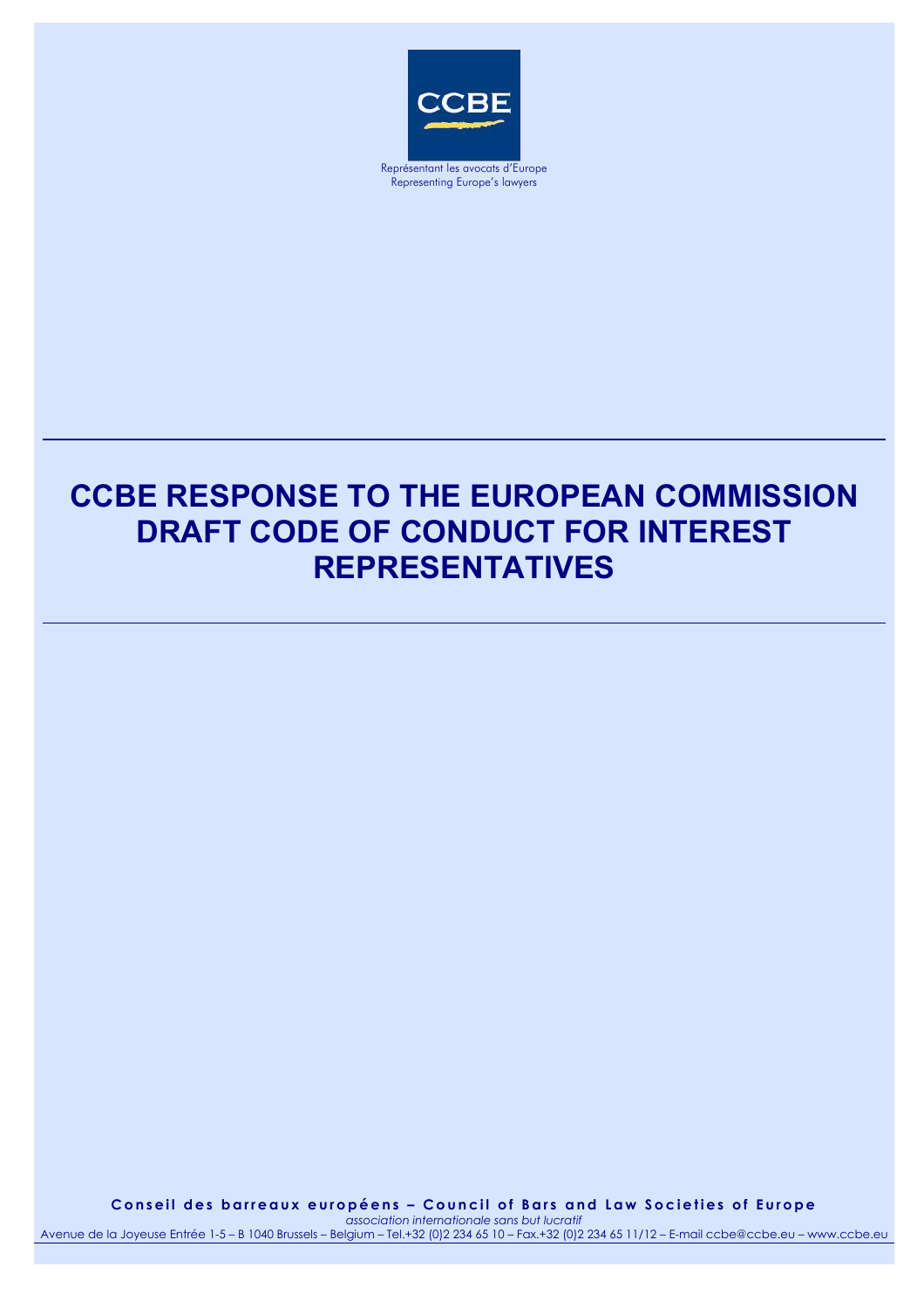# **CCBE RESPONSE TO THE EUROPEAN COMMISSION DRAFT CODE OF CONDUCT FOR INTEREST REPRESENTATIVES**

## **I. Introduction**

The Council of Bar and Law Societies of Europe represents more than 700,000 European lawyers through its member bars and law societies of the European Union and the European Economic Area. In addition to membership from EU bars, it has also observer representatives from a further six European countries' bars. The CCBE responds regularly on behalf of its members to policy consultations which affect European lawyers.

Following the request of the European Commission to propose specific amendments to their Draft Code of Conduct for Interest Representatives, this paper begins with a general explanation of the CCBE position, and specific amendments to the draft Commission text follow.

#### **II. The CCBE Position**

#### **1. The code of conduct for Interest representatives**

A code of conduct for interest representatives will raise problems for the legal profession, since lawyers are already regulated by national codes of conduct which are widely acknowledged to impose high standards on lawyers, particularly in relation to confidentiality and professional secrecy. We believe that any code for lobbyists which might apply to lawyers would inevitably be subordinate to lawyers' own codes. For example, in some EU jurisdictions, client confidentiality cannot be waived at all by law. In addition, the existing problem of conflict of rules for lawyers providing services in more than one jurisdiction would be worsened if a new code would apply additionally to those lawyers who are already bound by codes of conduct from different jurisdictions.

It should further be noted that a cross-border Code of Conduct already exists for European lawyers (see CCBE Code of Conduct for European lawyers [http://www.ccbe.eu/fileadmin/user\\_upload/](http://www.ccbe.eu/fileadmin/user_upload/NTCdocument/2006_code_enpdf1_1182240432.pdf) NTCdocument/2006 code enpdf1 1182240432.pdf) Further reference needs to be made to the CCBE Charter of core principles of the European legal profession [\(http://www.ccbe.eu/fileadmin/](http://www.ccbe.eu/fileadmin/user_upload/NTCdocument/Charter_of_core_prin1_1183986811.pdf) [user\\_upload/NTCdocument/Charter\\_of\\_core\\_prin1\\_1183986811.pdf\)](http://www.ccbe.eu/fileadmin/user_upload/NTCdocument/Charter_of_core_prin1_1183986811.pdf) which contains a list of ten principles which have been identified as common to the whole European legal profession. Among the principles figure lawyers' independence, confidentiality and avoidance of conflicts of interest, all of which the European Court of Justice recognised notably in the *Wouters* case (C-309/99). The Charter is intended to encapsulate principles which apply both domestically and cross-border.

We are pleased to note that the Commission has already indicated that any set of professional rules for the activity of interest representation would be subordinate to professional codes of conduct for lawyers deriving from statute or other delegated power from national government.

# **2. The definition of lobbying**

It is generally acknowledged that client confidentiality is a core value of the professional code of conduct for all lawyers in the EU, and recognised by the European Court of Justice (see *Wouters,*  Case C-309/99). Client confidentiality is enforced in different ways in the Member States, but its breach could involve criminal sanctions for the lawyer concerned.

It appears that the European Commission and public at large share the view that post-law interest representation by lawyers - i.e. all activities where lawyers are involved in individual cases for clients regarding the direct application of existing Community law - is subject to lawyers' deontological rules only, and should not be considered as falling within the European Transparency Initiative. This includes every representation of a client by a lawyer in a matter which may proceed before a court,

# **Conseil des barreaux européens – Council of Bars and Law Societies of Europe**

*association internationale sans but lucratif* Avenue de la Joyeuse Entrée 1-5 – B 1040 Brussels – Belgium – Tel.+32 (0)2 234 65 10 – Fax.+32 (0)2 234 65 11/12 – E-mail ccbe@ccbe.eu – www.ccbe.eu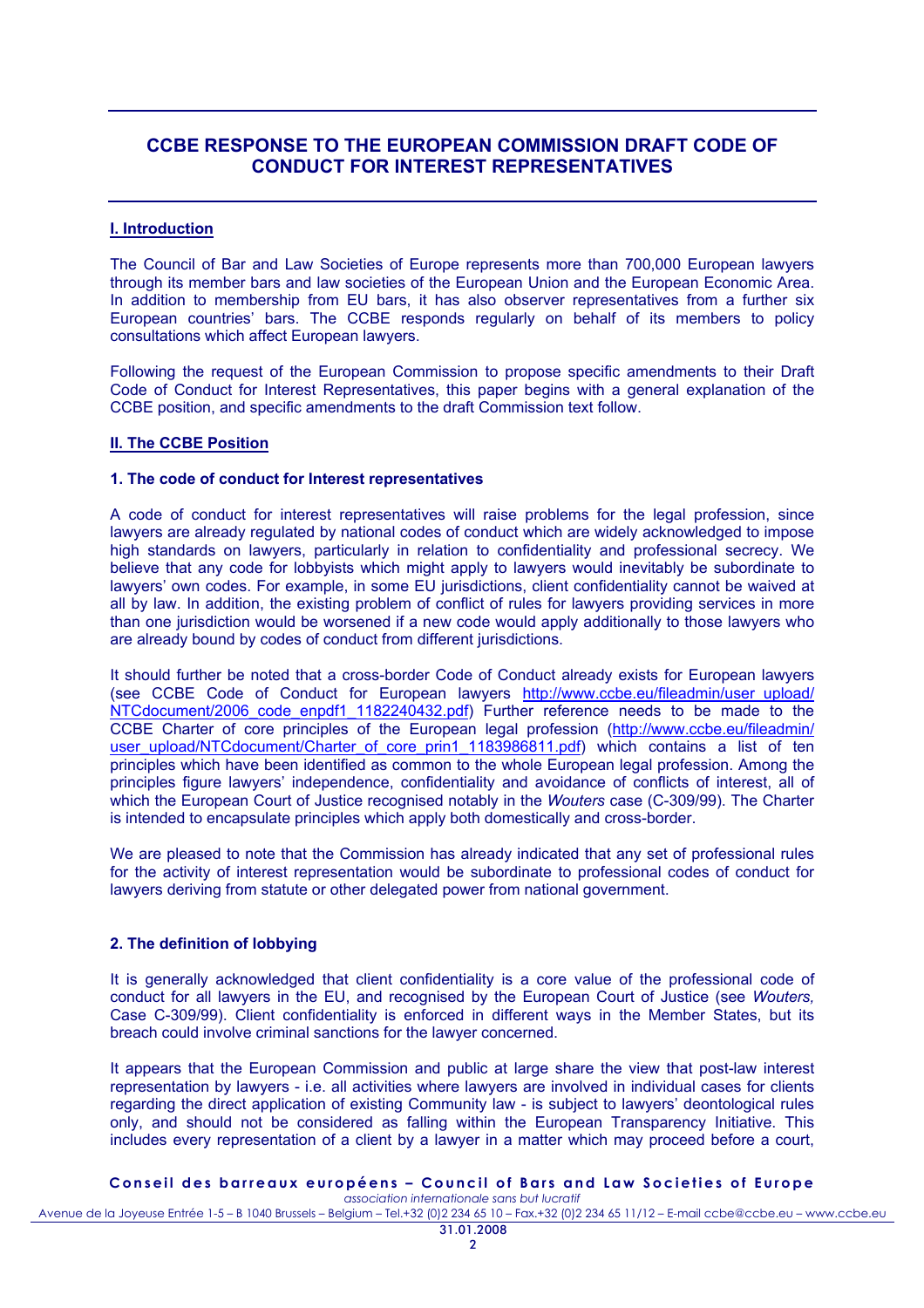tribunal, enquiry or in litigation: in other words, both cases before EU institutions, and transactional work. Casework activities are already governed by numerous procedural rules, and lawyers are governed by their own strict deontology and in particular by the rules on client confidentiality and professional secrecy. The CCBE also firmly holds that these exemptions should apply to all lawyers, including in-house counsel who are members of a Bar or Law Society and therefore subject to professional obligations of confidentiality under national rules.

As regards the distinction between pre-law and post-law actions, the CCBE has certain hesitations, because judicial review before the European Court of First Instance of a Community act may well lead to an on-going debate with the European Commission as to whether new acts can be taken which mitigate the alleged negative effects of the original act.

However, the CCBE would like to underline that even if it were to accept a definition of pre-law interest representation which includes lawyers, certain activities should be exempted, namely those which are the ordinary duties of a lawyer in carrying out individual casework on behalf of a client, or those which are carried out in the public interest and not on behalf of a particular client. The CCBE believes that the exemption proposed by the Commission ("*exclude activities performed by independent members of the professions providing legal advice, such as lawyers, insofar as such activities relate to the exercise of the fundamental right to a fair trial of a client, including the right of the defence in administrative proceedings*") is far too narrow, and does not cover all the relevant professional activities of lawyers which should be exempted.

Accordingly, the CCBE would propose the following changes to the preamble of the Draft Code of Conduct for Interest Representatives with regard to

- the application of the code to professions which are already regulated by a high standard of specific professional rules and
- the definition of lobbying.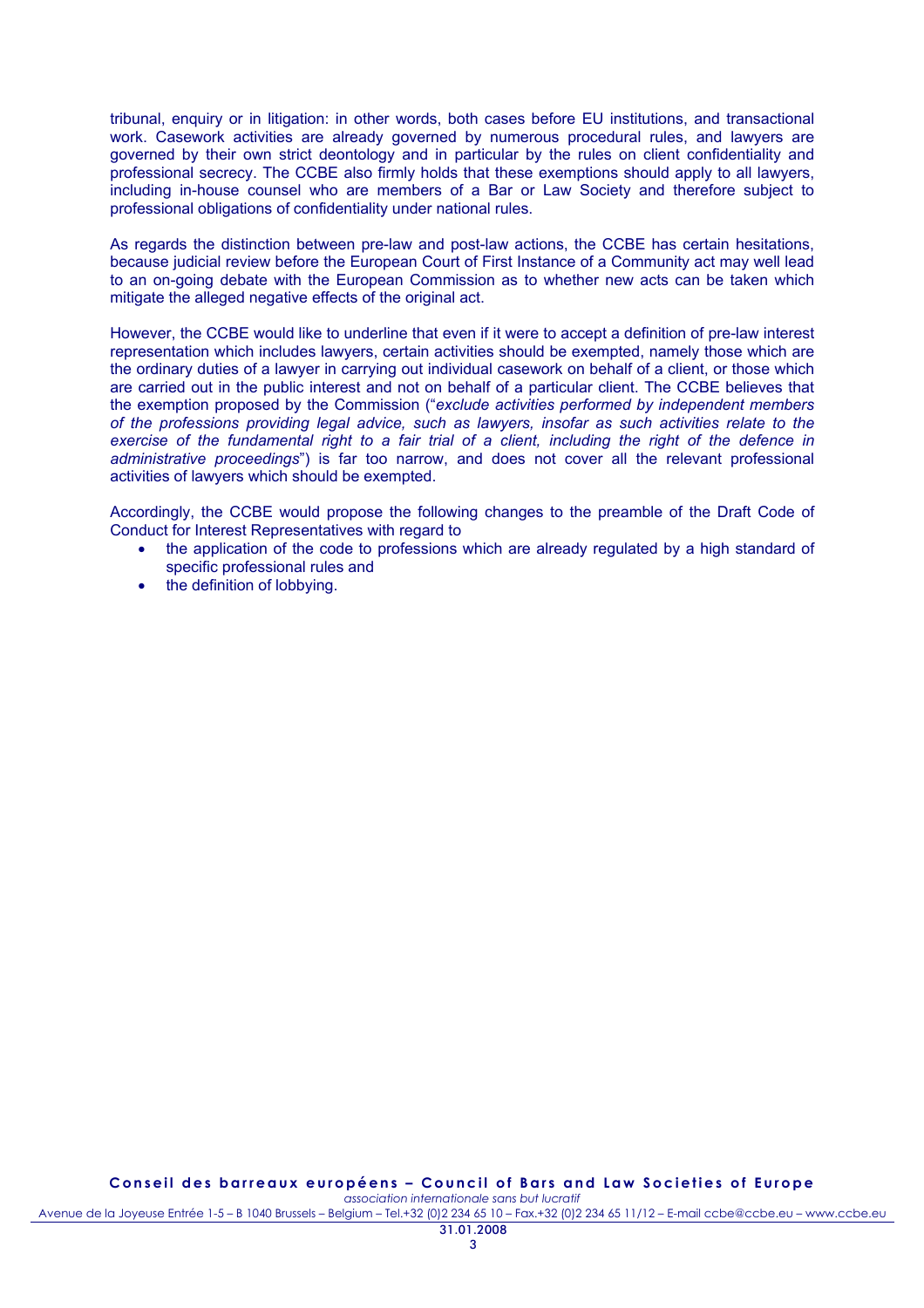### **DRAFT CODE OF CONDUCT FOR INTEREST REPRESENTATIVES**

Interest representation is a legitimate part of the democratic system. The European Commission, as part of its effort to enhance public confidence and trust, has established a voluntary register to bring more transparency to interest representation, its actors and their activities.

The present Code of Conduct contains a set of basic rules, specifying how interest representatives should behave when representing their interests.

For the purposes of this Code, "interest representation" is defined as the activities carried out with the objective of influencing the policy formulation and decision-making processes of the European institutions. This definition excludes activities performed by independent members of professions providing legal advice, such as lawyers, in so far as such activities relate to the exercise of the fundamental right to a fair trial of a client, including the right of the defence in administrative proceedings.

- a) all activities carried out by a lawyer in the sense of Directive 77/249/EEC and Directive 98/5/EC in connection with any representation of a client in judicial, quasi-judicial, administrative, disciplinary and other proceedings;
- b) all activities concerning legal advice in the context of the political and decision making processes of the European Institutions;
- c) all responses following a request by the European Institutions.

Lawyers who are already bound by codes of conduct which aim to uphold high standards of integrity on the part of the professional are subject to this Code only to the extent that it is not inconsistent with their existing code of conduct.

#### **PRINCIPLES**

Interest representatives are expected to behave in line with the principles of openness, transparency, honesty and integrity, as expected of them by the citizens in a democratic system.

The Commission considers that those who register in its public register accept to comply with these principles.

Similarly, Members of the Commission and the staff of the European institutions are bound by strict rules ensuring their impartiality. The relevant provisions are contained in the Treaty establishing the European Communities and the Staff Regulations.

# **RULES**

In their representation activities as defined above, interest representatives shall:

- 1. identify themselves by name and by organisation.
- 2. declare the clients and the interests they represent to the members of the European institutions they meet.
- 3. ensure that information provided to the EU institutions is accurate, complete and up to date to the best of their knowledge.
- 4. not obtain or try to obtain information dishonestly from the EU institutions.
- 5. not induce EU officials to contravene standards of behaviour applicable to him or her.
- 6. if employing former EU officials, respect their obligation to abide by the rules and confidentiality requirements which apply to them.